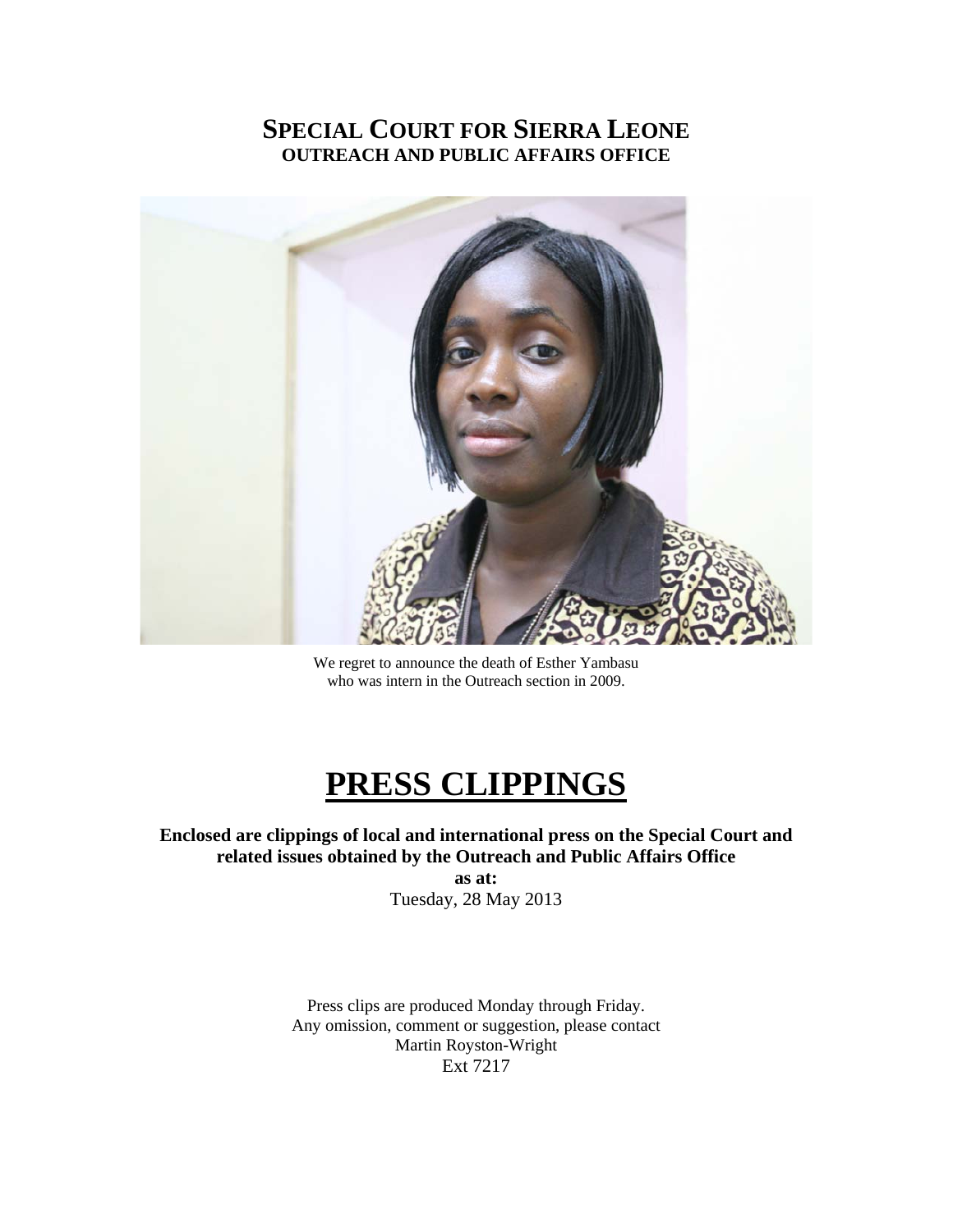| <b>International News</b>                                  |             |
|------------------------------------------------------------|-------------|
| Seeking Justice in Post-Conflict Syria / The World Outline | Pages 3-4   |
| In Pursuit of Criminals! / The Nations                     | Pages 5-6   |
| Amnesty International Indicts Liberia Again / The Analyst  | Pages 7-9   |
| Confessions of Senator Prince Y. Johnson / The New Dawn    | Pages 10-12 |
| ICC is Racist, Says AU Chair / ENCA                        | Page 13     |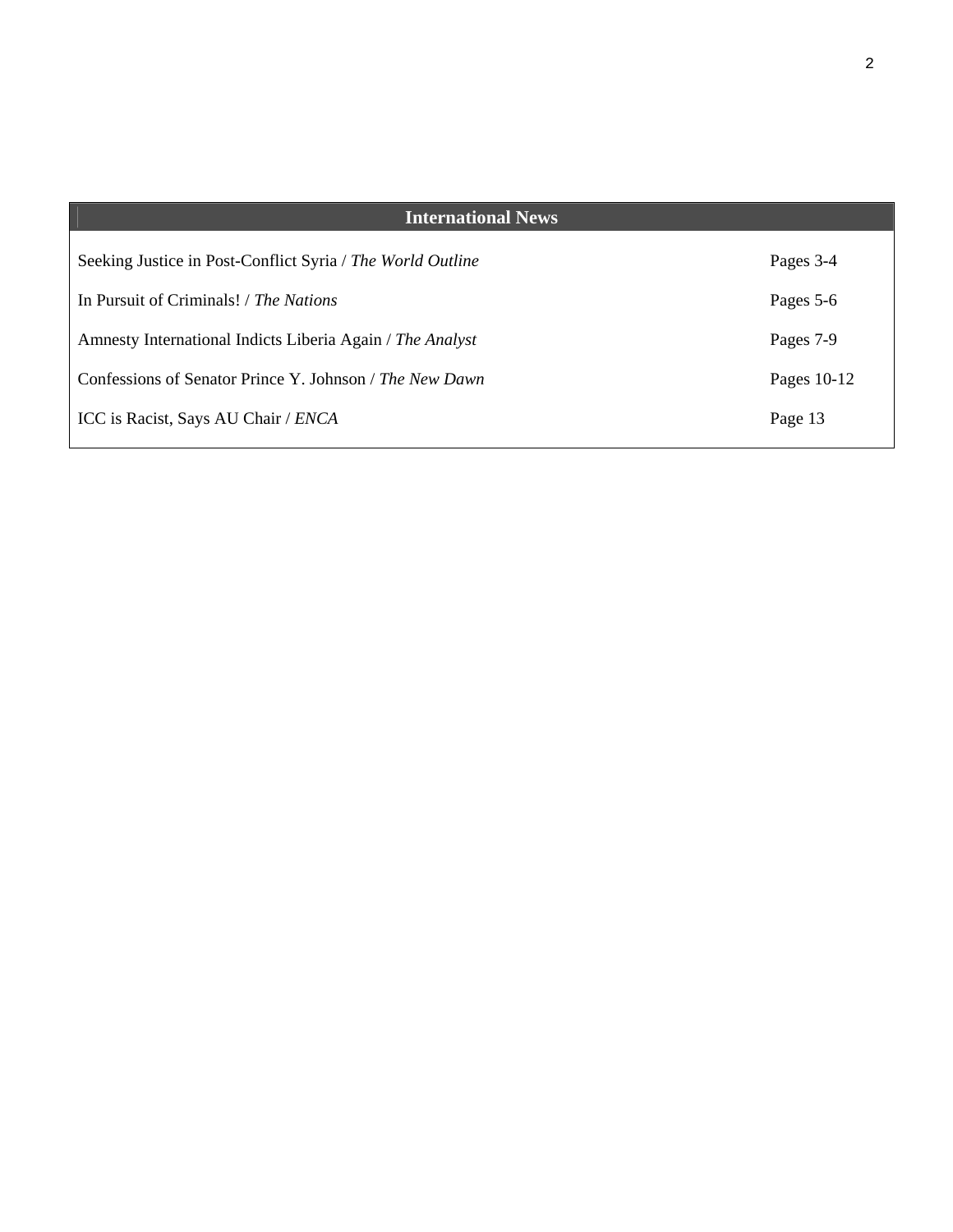# The World Outline

Tuesday, 28 May 2013

## **Seeking justice in post-conflict Syria**

A man eats another's heart, a camera memorializes the act, and the internet spreads news of the crime. The world cries for justice while Syria continues to bleed. While the desecration of the body of a dead soldier is by no means the first or worst act committed during the Syrian conflict, this act's prominence raises an interesting question that no one is asking: what will justice look like in post-conflict Syria?

Ultimately, the nature of Syrian transitional justice depends on how the conflict ends. If Assad is victorious, then the solution is simple. In such a case, his government will round up the criminals, the rebels, the insurgents, and perhaps a few expendable pro-regime militiamen. After a short trial or a secret trial (Syria has a national security court that conducts its proceedings in secret), the detainees will face lengthy imprisonment or torture.

But if the "rebels" prevail in dismantling the current regime, transitional justice becomes more complex. Even if the best case scenarios play out in the aftermath of the conflict, it is improbable that the domestic Syrian courts would be able to adjudicate the many complex criminal trials. Like Rwanda, Yugoslavia, Sierra Leone and other nations scarred by war and atrocity, Syria will most likely rely on an international or quasi-international criminal tribunal to dispense justice.

There are several models, each developed in the aftermath of a specific, unique conflict. Each is introduced and analyzed below.

## **1. International Criminal Court (ICC)**

The international community developed the ICC (in part) so that every conflict would not create another ad hoc tribunal in its wake. Unfortunately for the ICC, its preconditions to jurisdiction foreclose any possibility of any Syrian leaders or fighters facing prosecution in The Hague. The preconditions require that the territory of a state party be the site of the crime or that a national of a state party be the perpetrator. Excepting a few foreign fighters, neither the perpetrators or the locus of the crimes are under ICC jurisdiction. As a result, the international community must turn to ad hoc tribunals (for more information on why the ICC cannot adjudicate the Syrian conflict, see this World Outline article).

#### **2. Purely International Tribunals (ICTR and ICTY)**

The International Criminal Tribunals for Rwanda and Yugoslavia formed the basis for modern international criminal law. These tribunals are stationed outside of the locus of the conflict (Arusha, Tanzania and The Hague, Netherlands respectively) and are staffed by lawyers and professionals from all over the world. This model would likely be adopted if there is some sort of UN related mission in Syria or a multilateral military intervention.

Pros: The international tribunals could bring lots of resources and personnel to the conflict, especially because of the complexities of the Syrian situation. Additionally, these tribunals are more impartial and less likely to be influenced by national politics.

Cons: These tribunals can appear meddlesome to the local populations by depriving them of a sense of ownership over the proceedings.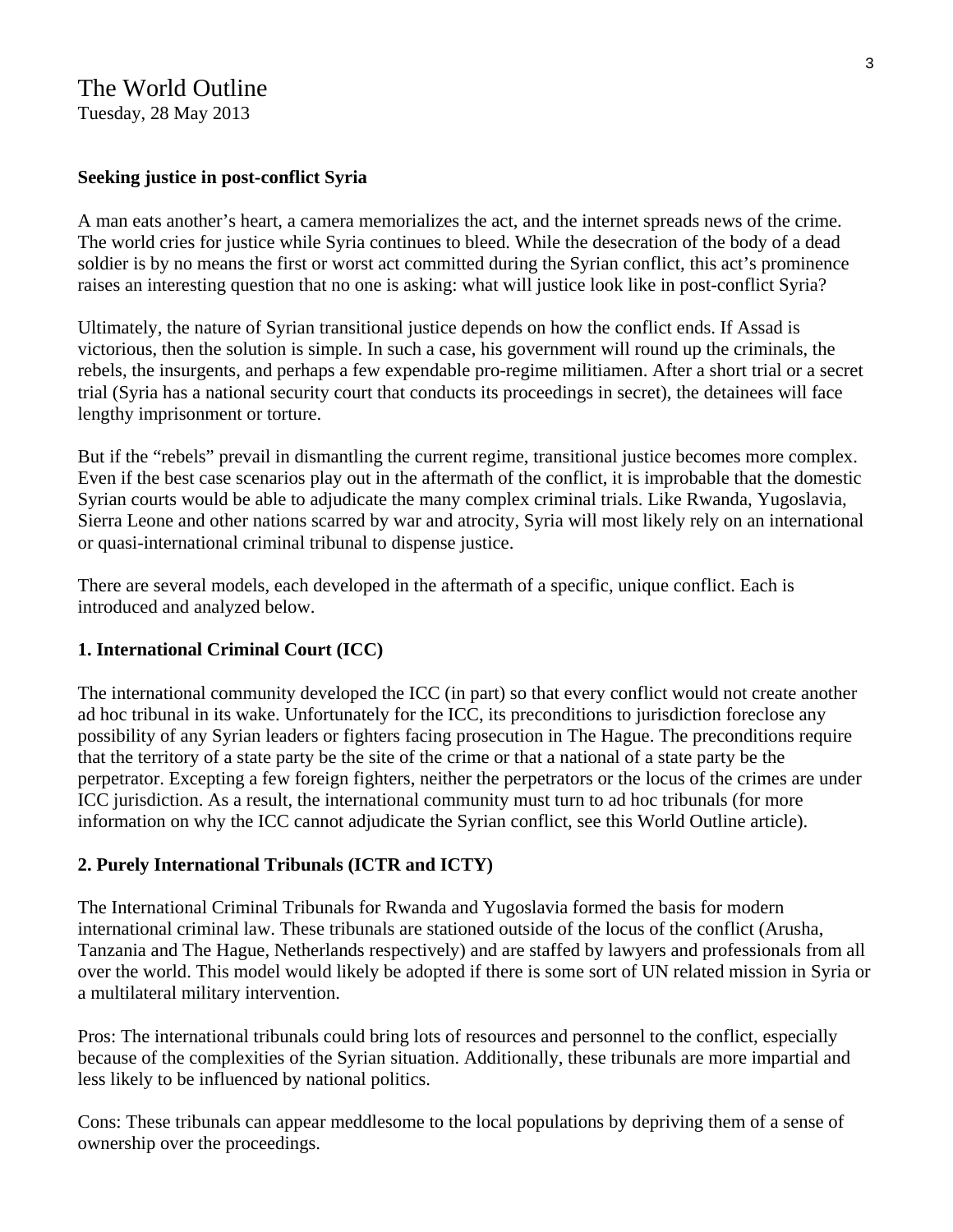## **3. Hybrid International Tribunals (Sierra Leone and Cambodia)**

These tribunals, as their name would suggest, would combine the attributes of a purely international tribunal, while simultaneously affording the local population the chance to adjudicate the cases in a purely Syrian court. Like Special Court for Sierra Leone and the Extraordinary Chambers in the Courts of Cambodia, a Syrian hybrid court could have two chambers; one for "international" crimes or defendants and a domestic chamber for Syrians.

Pros: These tribunals give the local populations a sense of ownership in the proceedings while lending international support and guidance for specific international cases. In essence, it combines the benefits of both an international tribunal and a domestic court.

Cons: While the hybrid tribunal combines the benefits, it also combines the detriments of both models.

# **4. Domestic Syrian Court with International Assistance (Iraq)**

To provide a simple solution, the Syrians could adopt a methodology similar to Iraqi courts: use Iraqi courts, judges, lawyers, and personnel, but receive international legal assistance from willing countries.

Pros: The cost would be minimal and Syrians would have the greatest amount of autonomy over the judicial process. In essence, Syrians would try Syrians.

Cons: The Syrian conflict grows larger and more international with each passing day. Even if Syria would have the personnel and facilities necessary to carry out these prosecutions, there would be fundamental concerns relating to the human and legal rights of the accused. Furthermore, with the increasing sectarian nature of the conflict, there may not be enough impartial personnel to carry out the prosecutions. Finally, if there is some sort of international intervention, the participants in that intervention would probably not entrust the exercise of transitional justice to the Syrians.

Out of the models listed above, the hybrid model would seem the best and most likely solution to the problem of transitional justice. To that end, the international community will have some role in the process, but how large that role is would be a matter of careful consideration of various complex factors.

Photo Credit: FreedomHouse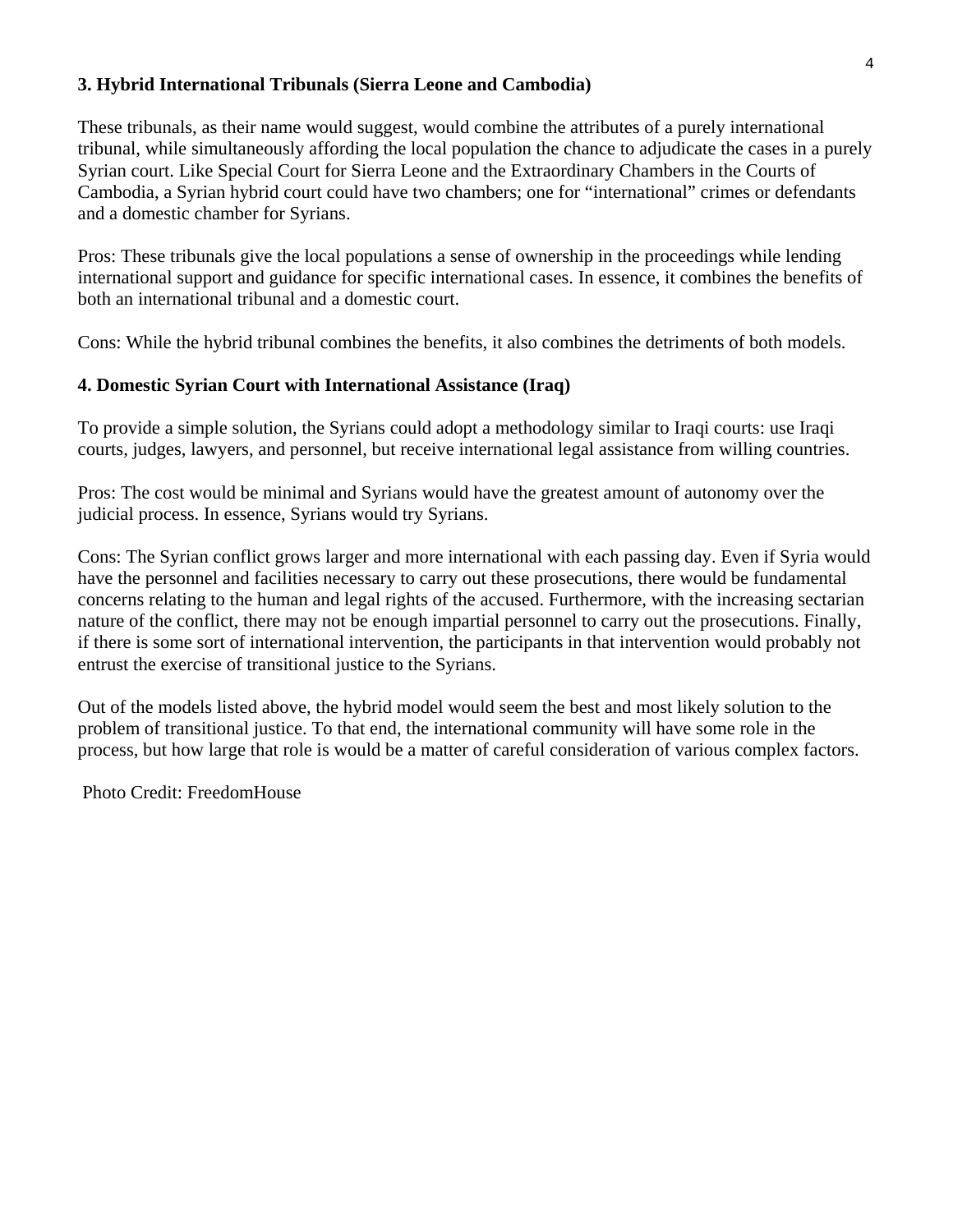# The Nations Tuesday, 28 May 2013

# **In pursuit of criminals!**

Last week also saw the conviction of Guatemala's former head of state, Efrain Rios Montt, aged 86, for genocide — the mass murder of the country's indigenous people. This was the first time, anywhere in the world, that a former head of state has been put on trial for genocide by a national tribunal in his own country. Regrettably, the other day, the constitutional court ordered a partial re-trial. His conviction is still likely.

The International Criminal Court, established to try those accused of carrying out crimes against humanity, may be moving too slowly but cumulatively over the last 15 years there have been many trials (or pending trials) of accused from around the world, some under the auspices of the ICC itself, some under that of their country. This is a new thing. Only at Nuremberg and Tokyo after World War II when the Nazi and Japanese leadership were tried have we seen anything like it. These present day trials have taken place in countries as varied as ex-Yugoslavia, Cambodia, Rwanda (held in Tanzania), Sierra Leone, Chile, Argentina, Guatemala, the UK and, for the ICC, in Holland. (The Africans do not have a point when they complain that the ICC only prosecutes Africans. They should look at this broader picture.) Guatemala may be the worst of all. I remember visiting Guatemala to write for the New York Times back in 1981. I asked Thomas Hammarberg, the head of Amnesty International, which country was the worst practitioner of human rights. "Guatemala", he replied. I then asked him how many political prisoners there were on Amnesty's books. "None", he replied, "Only political killings". The army took no prisoners.

Rios Montt's regime was not the first to run an alleged murder machine. A number of his predecessors had also done so. In fact, I traced the murders of the 1970s and 80s to the desk of President Lucas Garcia. There was also clear evidence that the US was supplying military training and CIA financial support for leaders of the government. My editorial page column had no effect on Guatemala's regime and was shrugged off by the administration of president Ronald Reagan, which saw Cuban-supported communists under every bed. According to a dispatch in the New York Times last week by Elisabeth Malkin, "Embassy officials trekked up to the scene of massacres and reported back the army's line that the guerrillas were doing the killing". In 1999 the UN Truth Commission found Guatemalan security forces responsible for 90 per cent of the human rights violations.

Only decades later did President Bill Clinton go to Guatamala and make a public declaration of US guilt. (President Barack Obama should do the same in Cambodia whose regime, the Khmer Rouge, killed two million of its own people. It was supported at the UN as the legitimate government by presidents Jimmy Carter and Reagan, along with the Europeans, except Sweden.)

The ex-president of Argentina, Jorge Videla, presided over part of the long military dictatorship, which stretched from 1973 to 1986. Up to 30,000 people were killed in a campaign known as the "Dirty War". In 1985 he was convicted of torture and murder. In 1990, he was pardoned by President Carlos Menem. In 2010 the Supreme Court upheld a 2007 federal court decision to overturn his pardon. Last year in another trial he was convicted of overseeing the systematic theft of around 400 babies from political prisoners. Jorge Miguel Vivanco, director for Latin America of Human Rights Watch, said recently that Videla "was arrogant to the end and unwilling to acknowledge his responsibility for the massive atrocities."

Do these trials and convictions, whether nationally or internationally conducted, have any effect on deterring future would-be war criminals? Nobody for sure knows. One can surmise that the military junta that ruled Burma for decades decided on its recent political liberalisation partly because of the fear of ICC prosecution. Its also fairly clear that the recent general election in Kenya that was won by Uhuru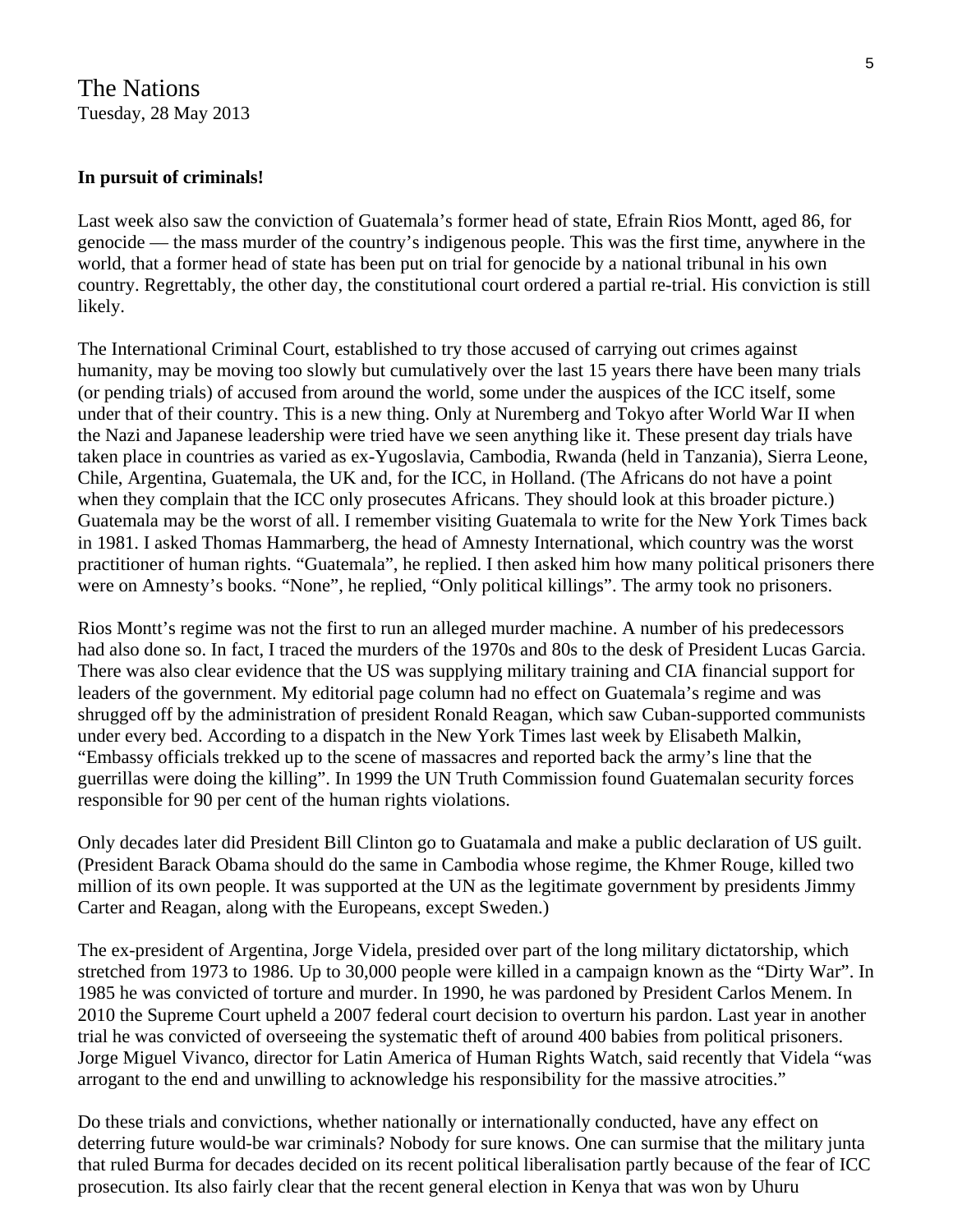Kenyatta, who has been charged by the ICC for crimes against humanity, was conducted peacefully, unlike the last murderous one, because of the Sword of Damocles hanging over him.

Moreover, there may be others who decided or will decide to pull back after wanting to torture and murder in pursuit of their political ambitions, because they fear ICC punishment. The ICC has already proved that it has a long arm.

May it be long enough. May it win the battle against crimes against humanity.

The writer is a veteran foreign analyst. Courtesy Khaleej Times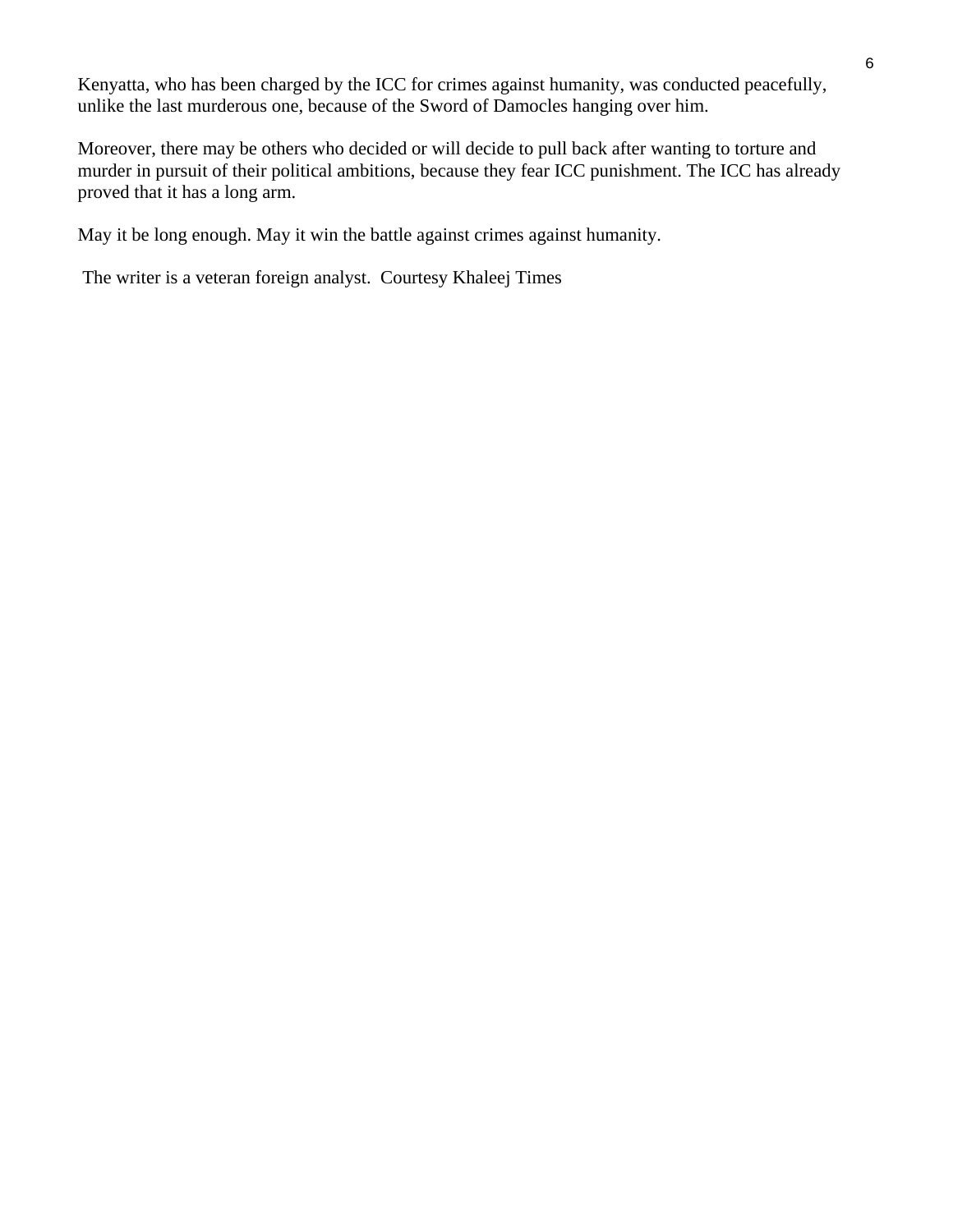# The Analyst (Monrovia) Monday, 27 May 2013

#### **Liberia: Amnesty International Indicts Liberia Again**

The Sirleaf Administration, now in its second 6-year term, rose from the ashes of the Liberian civil war to become the pacesetter for its run for democracy, the rule of law, justice, and opportunity for all. For more than six years running, the administration has been hooting its departure from the vices that plunged the nation into the inferno of war and destruction, and observers thought they saw the international community nodding in agreement. But the global rights watchdog, Amnesty International, in its latest country report on Liberia, says the nation is lagging behind terribly. The Analyst has been browsing that report for clues to its conclusion.

"The justice system continued to be inefficient. Access to prisons was restricted and discrimination continued against women and LGBTI people. Forty-one people were extradited to Côte d'Ivoire without due process."

This was the summary statement to AI's 2012 Country Report on Liberia, which dwelled on such subtopics as impunity, death penalty, violence against women and girls; rights of lesbian, gay, bisexual, transgender and intersex (LGBTI) people; the justice system; prison conditions; and the plight of refugee and asylum seekers.

The report said one of the contradictions of postwar Liberia was that even though the Special Court of Sierra Leone found former Liberian President Charles Taylor guilty and sentenced him to 50 years in prison for crimes committed in Sierra Leone, no Liberian have been prosecuted for human rights violations committed during Liberia's civil war.

"Most of the 2009 recommendations of the Liberian Truth and Reconciliation Commission (TRC) were yet to be implemented. These included establishing a criminal tribunal for prosecuting crimes under international law, as well as other legal and institutional reforms, and recommendations relating to accountability, and reparations," the report said.

Whether the authors of the AI report took into consideration the compromises that ended Liberia's war chapter after more than a decade of death and destruction and how those compromises affected the implementation of the TRC recommendations, observers say, it is difficult to say.

But the AI report insisted that the failure to implement the TRC report was not the only indicator that the Sirleaf Administration has failed to set Liberia on the proper trajectory for justice and rule of law.

The global watchdog said even though Liberia pledged in 2005 to uphold the Second Optional Protocol to the International Covenant on Civil and Political Rights (ICCPR), which commits the country to other human rights abuse, it extradited 11 asylum seekers to Ivory Coast without due process.

"The customary international legal principle of non-refoulement was also violated during the extradition process, as was the right to due process of many of the accused. During court proceedings related to the extradition many individuals did not have interpreters, and an appeal against their extradition as well as a habeas petition were pending at the time of their extradition," AI claimed in the report.

Besides, the report says, the Liberia government denied several unnamed asylum seekers "access to asylum proceedings and the UN refugee agency, UNHCR, lawyers, and others were not allowed access to these people to verify their identities or their potential claims to asylum".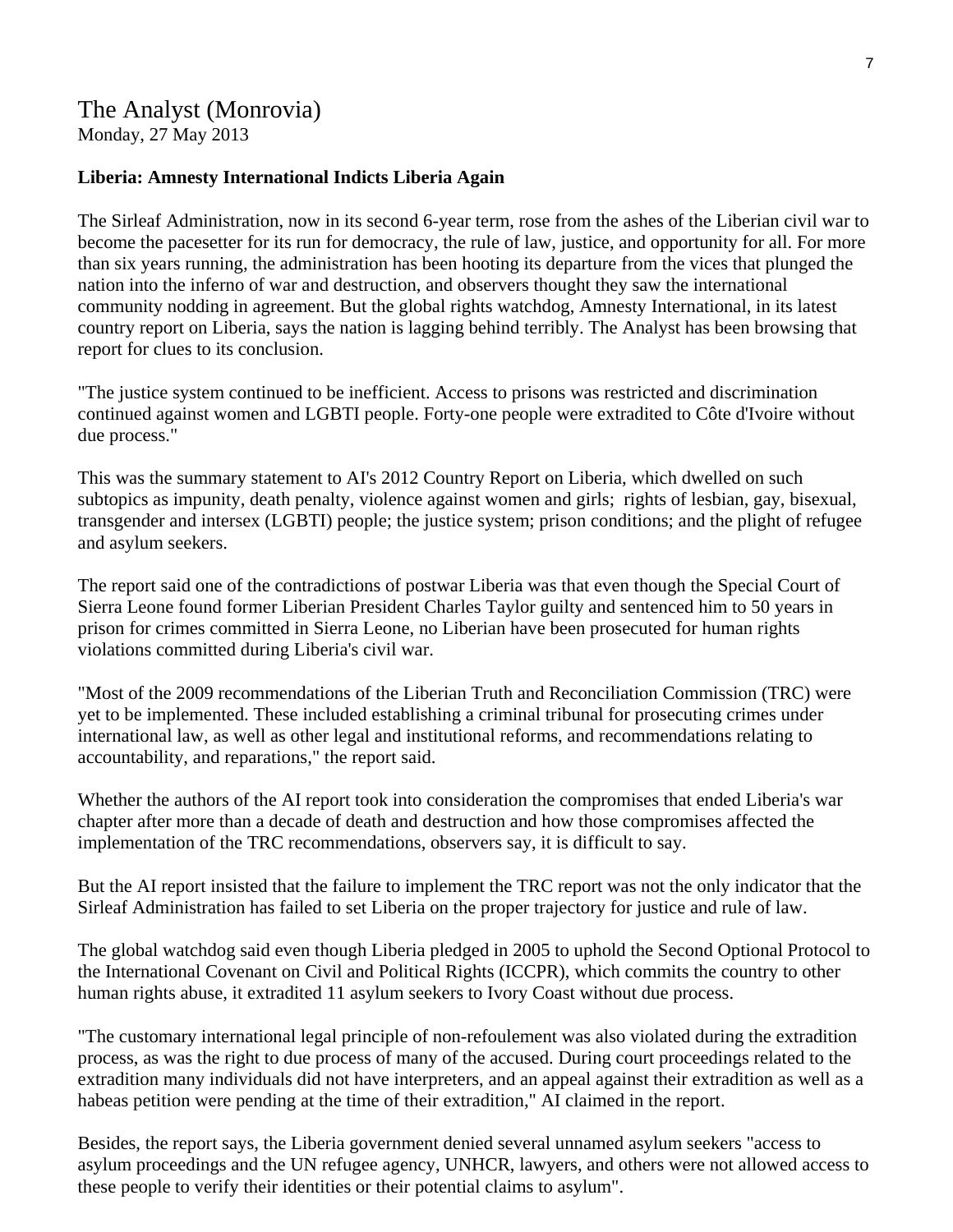The report said similar case is pending for seven adult men and one child who are facing charges in Ivory Coast for murder, rape, and being mercenaries in connection with cross-border attacks that killed seven UN peacekeepers and one Ivorian soldier.

"There are serious concerns about the lack of evidence in both cases. If extradited, they could be at risk of torture or other ill-treatment, unfair trial, arbitrary detention, enforced disappearance or extra-legal, arbitrary, or summary execution," the AI report contended.

On the domestic front the report claimed further that Liberia was still awash with violence against women Liberian laws have yet to regard as crimes "domestic violence, rape, and other forms of sexual violence against women and girls, including harmful traditional practices, such as female genital mutilation and early marriage".

AI's claims that rape and domestic violence are not prosecuted or prosecutable in Liberian courts, observers say, has cast serious doubt over the seriousness of the report.

"How can any serious international human rights organization of AI's caliber say such a thing? Even the Liberian opposition, which is rivaling over the presidency, cannot spew such untruths about Liberia. Does AI really want the international community, which has representatives in Liberia, to believe this?" wondered one observer regarding the AI claims. He then accused the organization of "stretching the truth to justify its operational grants".

AI said instead of making efforts to improve its image vis-à-vis the upholding of the rule of law and making efforts to protect women and girls in the country, the Liberian parliament, heeding "widespread homophobia", has begun debating an anti-sex freedom bill.

The bill if passed, the AI report said, it would "further criminalize same-sex sexual conduct". It recalled that in July, the Senate voted unanimously to pass an amendment to the Domestic Relations Law of Liberia, which seeks to make same-sex marriage a second-degree felony.

"At the end of the year a vote by the House of Representatives was pending. A second bill seeking to amend the New Penal Code, criminalizing the 'promotion' of homosexuality and imposing long sentences for entering into a work towards abolition of the death penalty, death sentences continued to be handed down in 2012, although no executions took place. The death penalty was retained for armed robbery, terrorism and hijacking offences resulting in death".

The report contended that the ambiguity of the "promotion" clause in the House of Representatives bill has the potential for criminalizing the work of human rights defenders.

"A number of LGBTI people reported incidences of discrimination, harassment and threats based on their sexuality. Many of them also reported that the introduction of these bills, perpetuating the stigma of samesex relationships, made them increasingly concerned for their safety and frightened to seek government services such as health, security, welfare," the report claimed.

It described Liberia's justice system as "inefficient, under-resourced, and corrupt" and noted that due to lengthy pre-trial detentions and slow court processes, more than 80 percent of those in jail in Liberia were awaiting trial.

"By the end of the year, public defenders were operating in each county, but civil society organizations reported it was still a challenge to find free legal representation," the AI report claimed.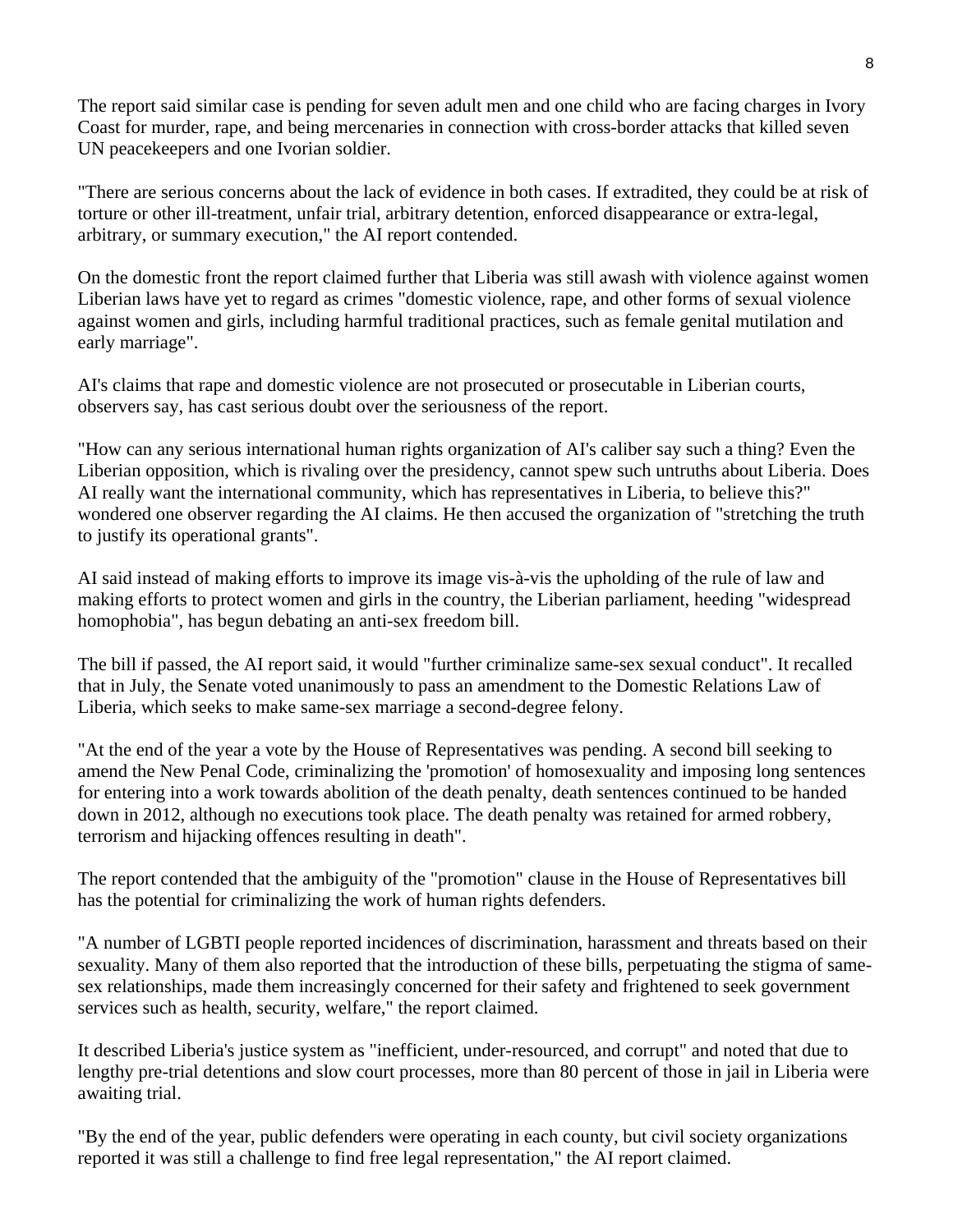The report praised the government for improving medical care for inmates, but in the same breath criticized prison authorities across the country for providing poor security and imposing harsh conditions, which the reports failed to name.

It quoted unnamed sources as claiming that several inmates blacked out last year in prisons across the country due to failure of prison authorities to allow them adequate time to stay outdoors for "fresh air and exercise".

"In January, a groundbreaking ceremony was held for construction of a new central prison in Montserrado County, which was expected to reduce overcrowding and provide improved facilities, but little progress had been made by the end of the year. Many expressed concern that a new prison would not solve the underlying issues that result in high numbers of pre-trial detainees," the report said.

It noted further that it was difficult to ascertain the conditions of inmates in Liberian prisons because the government, responding to its 2011 report on prison conditions in Liberia, has restricted access of national and international organizations to prisons and prison data.

"By the end of the year, the government had failed to make public a report by the UN Subcommittee on the Prevention of Torture, following a 2011 visit to inspect places of detention," the AI report said.

Revealing more on the plight of refugee and asylum seekers, the report said the government has so far extradited 41 persons to Ivory Coast in June 2012 at the request of the Ivorian government.

It said the government did so despite the expressed fears of UN agencies, human rights organizations, and others that the individuals would be at risk of torture or other ill-treatment and unfair trial.

The report said the Liberian government accused and arrested the 41 in 2011 on suspicion of attempting to cross into Côte d'Ivoire from Liberia with weapons.

The Liberian government has yet to respond to the report. It was not clear by press time last night whether the government has intentions to respond to the scathing allegations that many say are likely to throw a monkey wrench into the nation's relations with the human rights communities.

Incidentally, according to observers, strained relations with the human rights community often affective negatively, relations with the economic community that includes donors, lending financial institutions, and foreign investors.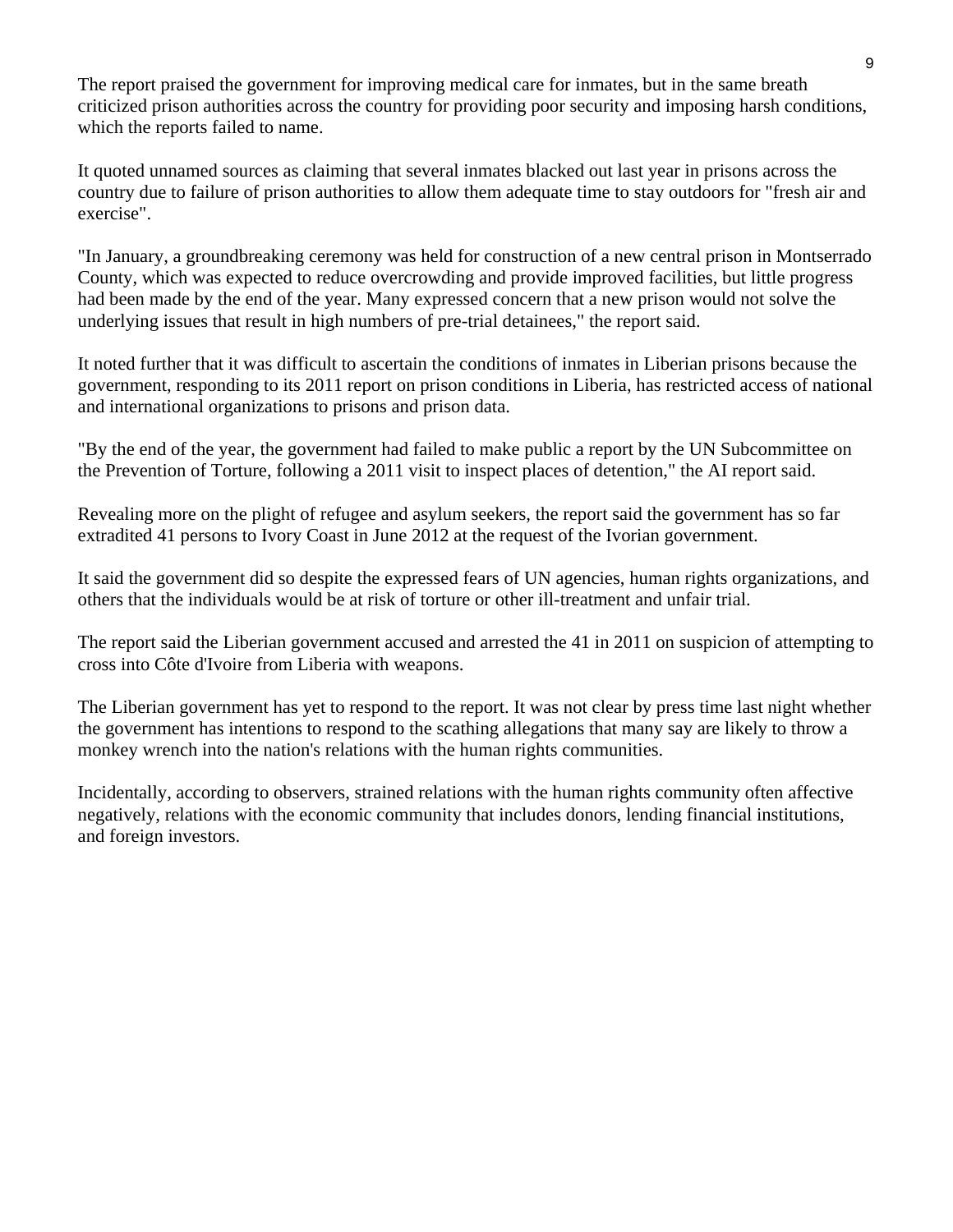The New Dawn (Monrovia) Monday, 27 May 20113

#### **Liberia: Confessions of Senator Prince Y. Johnson**

By Bai M. Gbala

Opinion

Introduction

Datelined Monrovia, Liberia, May 23, 2013, the New Dwan reported that "PYJ" (as the Senior Senator from Nimba County is widely called by friends and admirers) "confesses" to a litany of electoral, political transgressions in the Nimba County, senatorial elections of 2011. The Senior Senator, now former Flag Bearer of the political party, National Union for Democratic Progress (NUDP), is quoted as saying that some Nimba County, members of the NUDP, Independents and National, Political Notables/Heavy weights were closely involved in this electoral fraud, including the former chairman of the NEC, the Honorable James Fromayan.

Our commentary/intervention is as much a reflection on past confessions/revelations, the facts of history of our recent past and the prevailing, political shenanigans in our country.

#### **The Commentary**

During and after our civil war tragedy, I wrote several articles (including such articles as The Legacy of a Rebel Leader, Gbala on ULIMO Ethnic Feud, etc., in the Democrat) and condemned, consistently, not only the NPFL insurgency, adventure that threatened our nation and people with military dictatorship, but also, that the NPFL insurgency targeted specific ethnic/tribal groups for elimination. In response, the NPFL, its supporters and sympathizers (they were many in high and low places in government, as we were to learn), noting that I am a member of the ethnic/ tribal group (Krahn/Madingo) so targeted who dared to raise the issue, rose in up arms against me, beginning with character assassination and demonization, including plans for my elimination.

Along these lines of approach, as a matter of fact, I was arrested, with 12 others of my Krahn tribal kinsmen, on September 18, 1998, during President Taylor's infamous, Camp Johnson Road "Surgical Operation" against the "Krahn" people. We were "tried, convicted" and sentenced to 20 years on the "onesize-fits-all", politically-motivated and trumped-up charge of Treason. After three, agonizing years at the Monrovia Central Prison, we were released on July 21, 2001, due to political, economic and diplomatic pressures brought on President Taylor by the Liberian people, the UN/International Community and others, led by the United States. We learned later that plans were under way for us to be taken out of the prison compound and executed, under the pretext that we were killed in a shoot-out with security forces during an escape attempt.

Upon release, President Taylor invited me (a friend of ULAA days USA, and former president of ULAA) to the Executive Mansion to apologize; in response, I told the President that there was no need for an apology, because I harbored no hard feelings; prison, to a committed/dedicated politician, is graduate school is the same as graduate study to a determined student.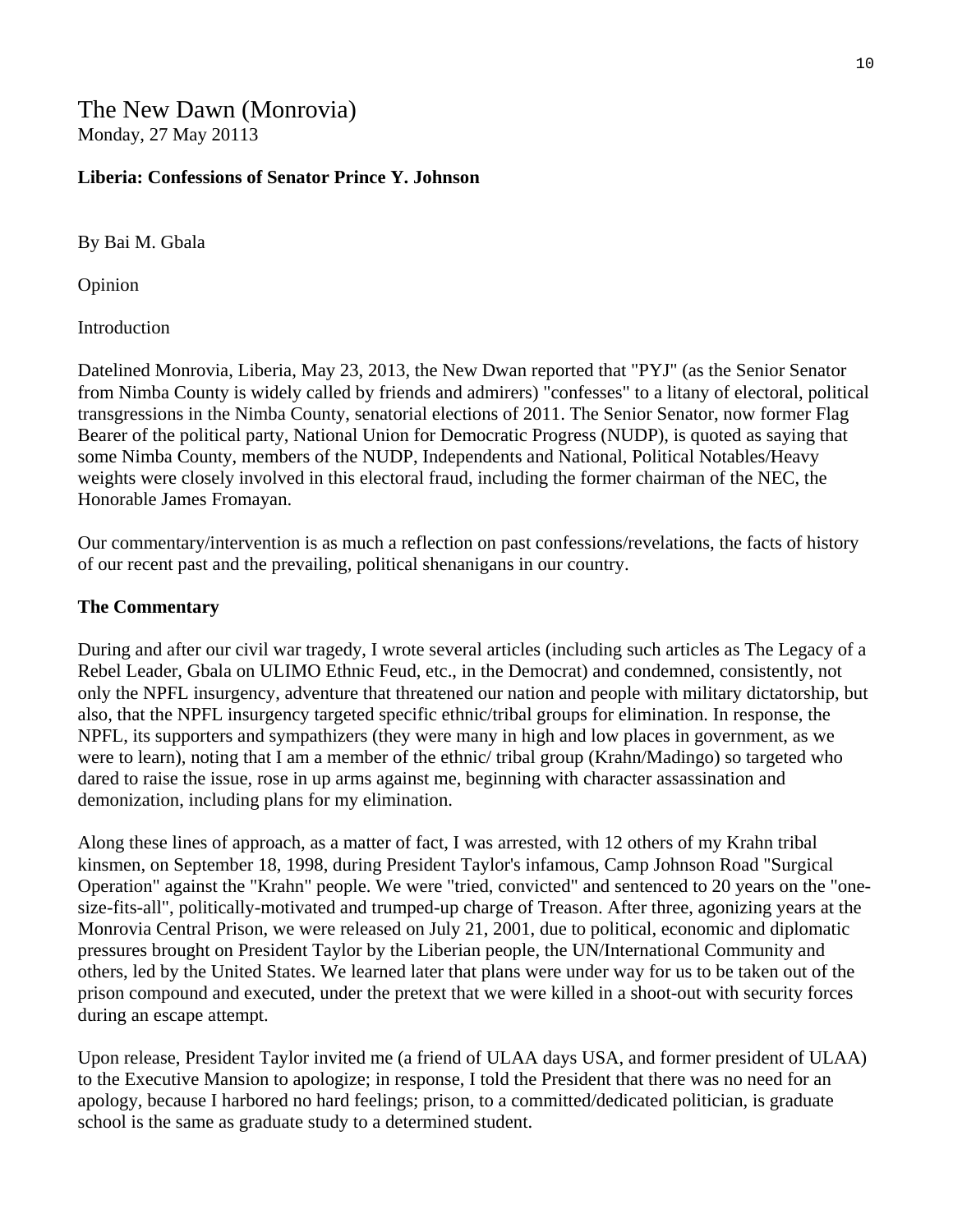# **Thomas Woewiyu' Open Letter**

Some five years later, while I was in the United States, the Honorable Thomas Jucontee Woewiyu wrote and published an "Open Letter to Madam Ellen Johnson-Sirleaf", dated August 30, 2005.

In this letter, the former, Grand Bassa County senator, former defense spokesman (Defense Minister), powerful leader/head of the NPFL fighting forces and above all, the No. 2 person (Mr. Charles Taylor being No.1) in the NPFL hierarchy, "confessed" and revealed it all - spine-chilling political intrigues - a tale of meetings, planning, conspiracy, deception, double-cross, assassinations, murders, etc. that reads like a page from Reflections of A Political Assassin by a retired or reformed CIA, MI5, or KGB international spy operative. The Honorable Thomas Woewiyu is, also, former President of the Union of Liberian Associations in the Americas (ULAA) and member of the ULAA cadre of the late G. Moses Duopu, Charles McArthur Taylor, the late Tambakai Jangaba, Siahyonkron Nyanseor, Bai Gbala and many, many others.

In my commentary on Tom Woewiyu's "confessions"/Revelations (Little Did We expect, September 20, 2005), I held that "No reasonable Liberian, especially one who suffered and bears the scars of the NPFL atrocities, will regard Mr. Woewiyu's confessions as a mark of contrition, patriotism and/or courage. For, in his Open Letter, he admits all of the horrendous acts committed against the Liberian people and nation. Moreover, the story of their deadly exploits in the name and under the banner of "freedom fighters", as told by the Honorable Woewiyu, will eventually come out and catch up with all of them. The fact of Mr. Charles Taylor's battle with extradition to face the UN-backed Court in Sierra Leone is a case in point". Indeed, that prediction came to pass with the conviction and long-term, prison sentence handed to Mr. Charles Taylor at the Hague.

I rejoiced from Honorable Woewiyu's "confessions" because the revelations supported and vindicated me. In that, the "confessions" disclosed the involvement of nationally-distinguished characters that constituted the cast of this deadly, political-power play. According to the Honorable Thomas Woewiyu, the cast included Liberian Political Notables - with names, dates, places, roles, conditions of involvement, etc., etc. - who were the brains behind the NPFL insurgency. Although there were the usual denials of "wrongdoing" and threats of court actions, but nothing of the sort materialized, up to this writing.

# **The PYJ "Confessions"**

Similarly, today, May 2013, the "confessions" of or revelations by the Honorable Prince Y. Johnson, Senior Senator and former Standard Bearer of the NUDP, explodes on the political landscape of the Republic. Of particular concern/interest to and personal, specific vindication of me is that the revelations were and are by one of the major, political party leaders, and that the former chairman of the National Elections Commission, the Honorable James Fromayan was involved in electoral fraud during the 2011, national elections.

Significantly, "as a public servant, observer/commentator on and consistent advocate for reform/transformation of our socio-political order", I wrote a searching, information essay on the constitutionally-defined and prescribed powers of our presidents, entitled, "The Power of the Liberian President", detailed a "listing of the heads or individuals of ministries, agencies of government and state enterprises that are appointed by and serve 'upon the will and pleasure' of a president, one person who is answerable to no one, in accordance with the doctrine of our unitary-structured government".

To capture the essence and critical impact of this power on the individuals so appointed, I gave examples, such as judges, the police and related law enforcement agencies of government, including the National Elections Commission (NEC), a powerful, public policy administrator that referees the acquisition of the nation's presidency, the most powerful position of the land. On this, I wrote (specifically) that "Indeed, the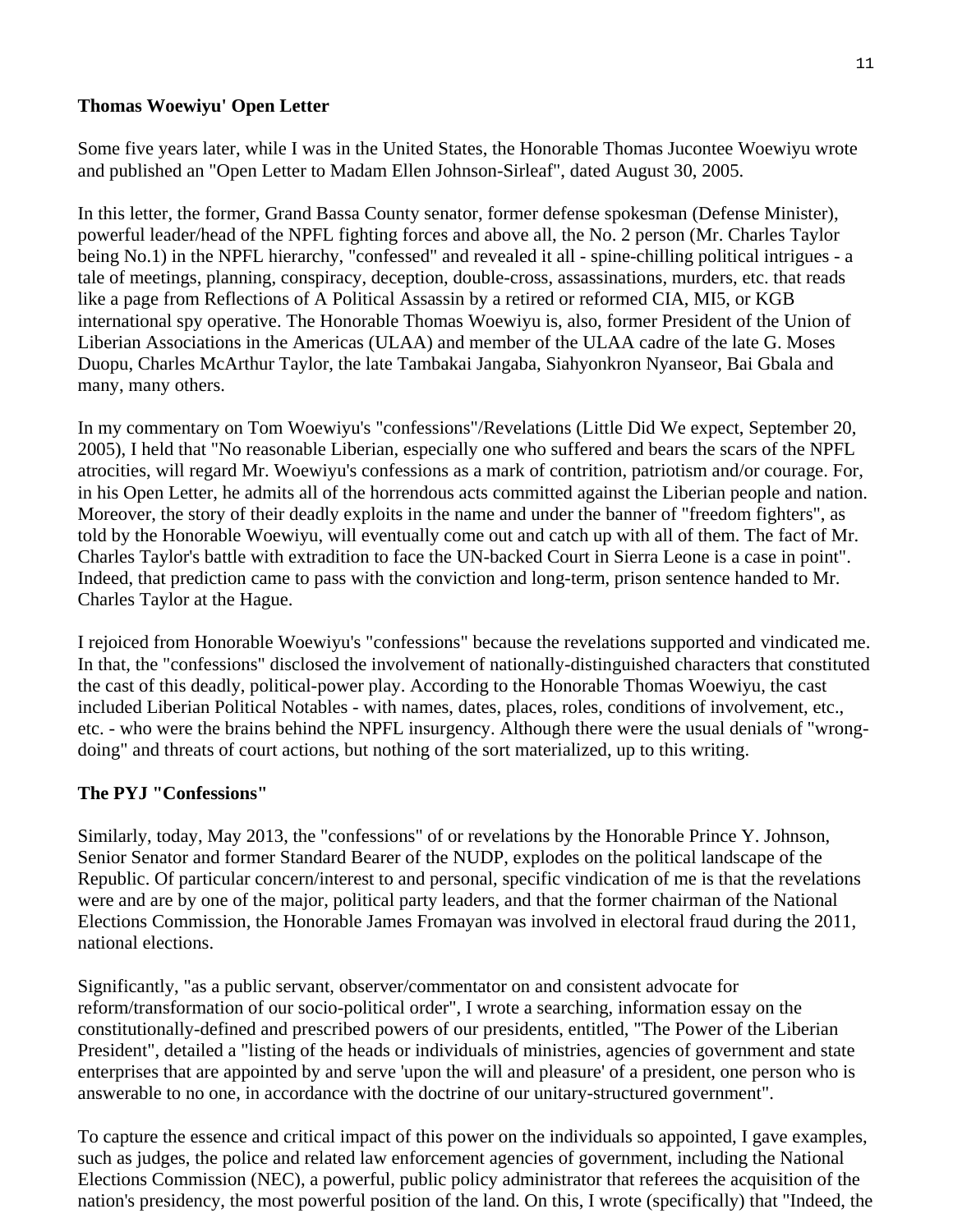electoral process is seen by Liberian people as being manipulated and controlled by ruling, political parties. The recent, unusual and un-ceremonial abandonment of his position as chairman of the Nation's National Elections Commission and the secret, un-announced departure to the United States by the Honorable Fromayan, while in the midst of several allegations of electoral fraud is a case in point. What happened, and why?"

To this, the Honorable James M. Fromayan, former Chairman of our nation's NEC, took exceptions and submitted a Rejoinder, an attempted rebuttal/denial, basically, vicious, false and irrelevant allegations.

Today, this day, the PYJ "confessions"/revelations support and vindicate my contentions. The ball is now in the courts of the Honorable James Fromayan and supporters.